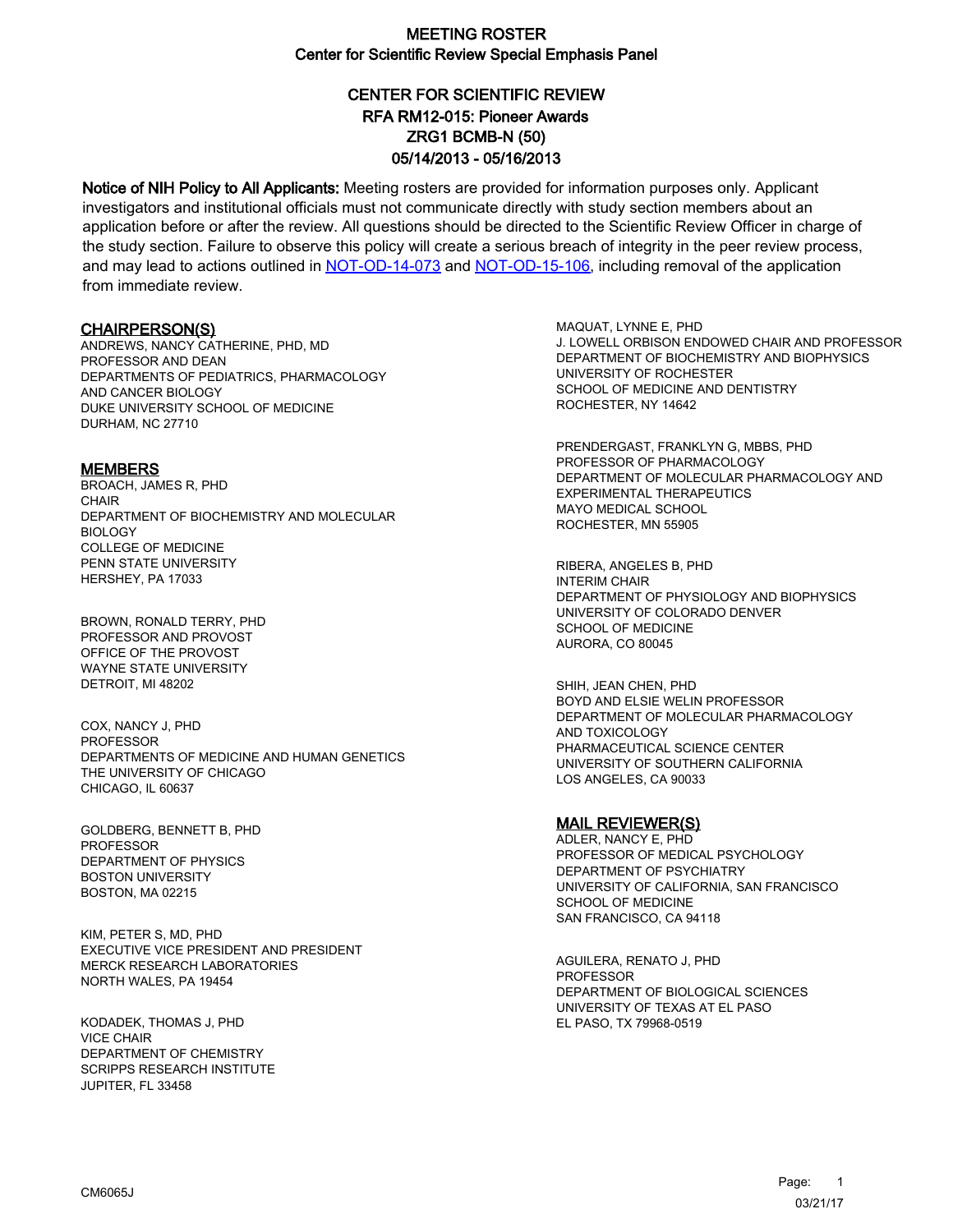# CENTER FOR SCIENTIFIC REVIEW ZRG1 BCMB-N (50) 05/14/2013 - 05/16/2013 RFA RM12-015: Pioneer Awards

Notice of NIH Policy to All Applicants: Meeting rosters are provided for information purposes only. Applicant investigators and institutional officials must not communicate directly with study section members about an application before or after the review. All questions should be directed to the Scientific Review Officer in charge of the study section. Failure to observe this policy will create a serious breach of integrity in the peer review process, and may lead to actions outlined in [NOT-OD-14-073](https://grants.nih.gov/grants/guide/notice-files/NOT-OD-14-073.html) and [NOT-OD-15-106,](https://grants.nih.gov/grants/guide/notice-files/NOT-OD-15-106.html) including removal of the application from immediate review.

BADYLAK, STEPHEN F, DVM, MD, PHD **PROFESSOR** DEPARTMENT OF SURGERY UNIVERSITY OF PITTSBURGH MCGOWAN INSTITUTE PITTSBURGH, PA 15219

BAGBY, GROVER CARLTON, MD PROFESSOR DEPARTMENT OF MOLECULAR AND MEDICAL GENETICS OREGON HEALTH SCIENCES UNIVERSITY PORTLAND, OR 97239

BAILEY, RYAN C, PHD ASSOCIATE PROFESSOR DEPARTMENT OF CHEMISTRY UNIVERSITY OF ILLINOIS AT URBANA-CHAMPAIGN URBANA, IL 61801

BALKE, C WILLIAM, MD PROGRAM DIRECTOR CLINICAL AND TRANSLATIONAL SCIENCE INSTITUTE UNIVERSITY OF CALIFORNIA, SAN FRANCISCO SAN FRANCISCO, CA 94143

BAR-JOSEPH, ZIV, PHD ASSOCIATE PROFESSOR DEPARTMENT OF MACHINE LEARNING LANE CENTER FOR COMPUTATIONAL BIOLOGY SCHOOL OF COMPUTER SCIENCE CARNEGIE-MELLON UNIVERSITY PITTSBURGH, PA 15213

BENSON, MERRILL D, MD, PHD **PROFESSOR** DEPARTMENT OF PATHOLOGY AND LABORATORY MEDICINE INDIANA UNIVERSITY SCHOOL OF MEDICINE INDIANAPOLIS, IN 46202

BERLINER, NANCY, MD PROFESSOR AND CHIEF DIVISION OF HEMATOLOGY DEPARTMENT OF MEDICINE BRIGHAM AND WOMEN'S HOSPITAL HAVARD MEDICAL SCHOOL BOSTON, MA 02115

BRINTON, ROBERTA DIAZ, PHD R. PETE VANDERVEEN CHAIR IN THERAPEUTIC DISCOVERY AND DEVELOPMENT PROFESSOR OF PHARMACOLOGY AND PHARMACEUTICAL SCIENCES SCHOOL OF PHARMACY UNIVERSITY OF SOUTHERN CALIFORNIA LOS ANGELES, CA 90089

BROWN, WENDY CATHERINE, PHD PROFESSOR OF IMMUNOLOGY DEPARTMENT OF VETERINARY MICROBIOLOGY AND PATHOLOGY COLLEGE OF VETERINARY MEDICINE WASHINGTON STATE UNIVERSITY PULLMAN, WA 99164

BURGESS, DAVID, PHD PROFESSOR DEPARTMENT OF BIOLOGY BOSTON COLLEGE CHESTNUT HILL, MA 02467

CARLSTON, DONAL E, PHD ASSOCIATE PROFESSOR DEPARTMENT OF PSYCHOLOGY PURDUE UNIVERSITY WEST LAFAYETTE, IN 47907

CASKEY, C THOMAS, MD **PROFESSOR** DEPARTMENT OF MOLECULAR AND HUMAN GENETICS BAYLOR COLLEGE OF MEDICINE HOUSTON, TX 77030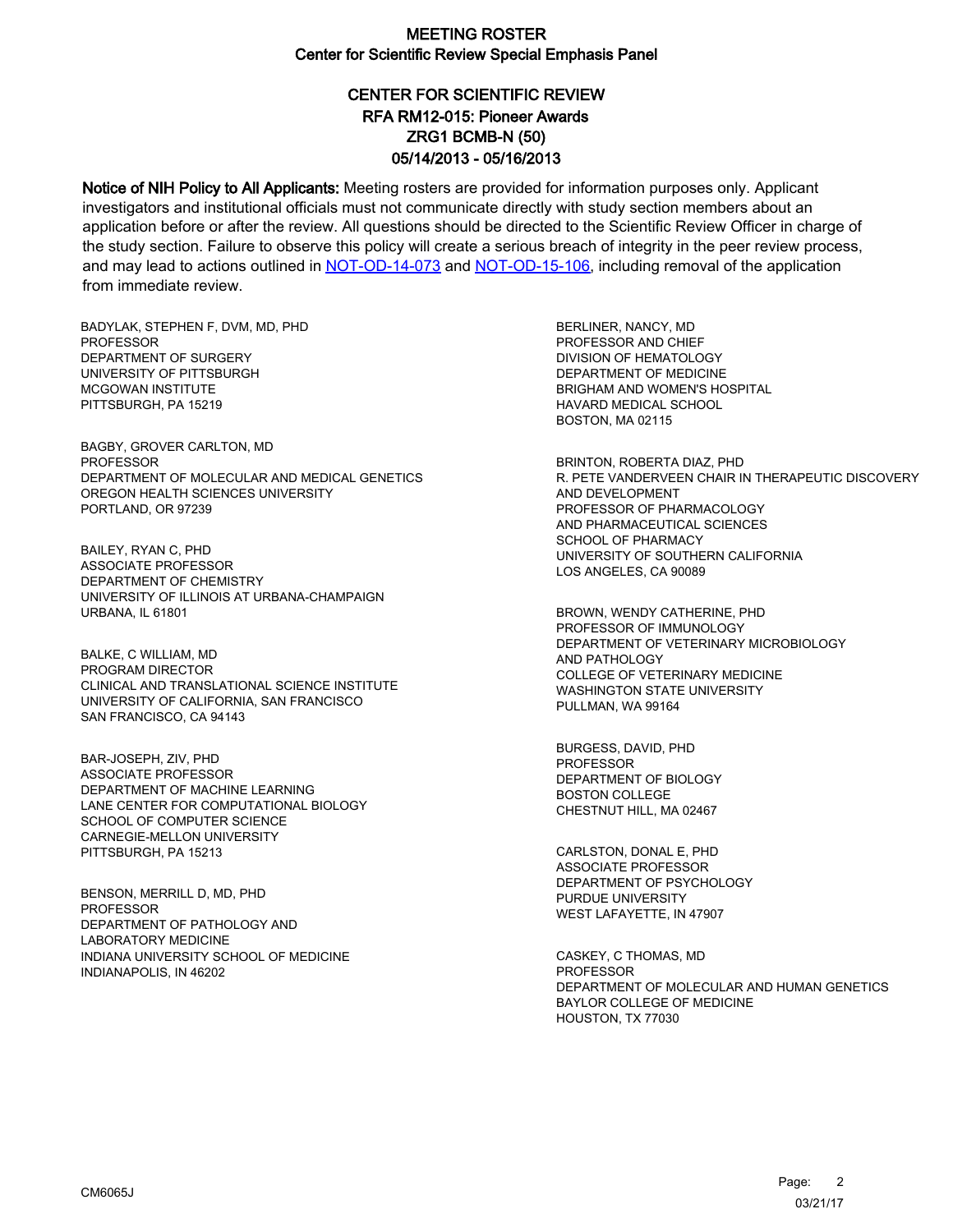# CENTER FOR SCIENTIFIC REVIEW ZRG1 BCMB-N (50) 05/14/2013 - 05/16/2013 RFA RM12-015: Pioneer Awards

Notice of NIH Policy to All Applicants: Meeting rosters are provided for information purposes only. Applicant investigators and institutional officials must not communicate directly with study section members about an application before or after the review. All questions should be directed to the Scientific Review Officer in charge of the study section. Failure to observe this policy will create a serious breach of integrity in the peer review process, and may lead to actions outlined in [NOT-OD-14-073](https://grants.nih.gov/grants/guide/notice-files/NOT-OD-14-073.html) and [NOT-OD-15-106,](https://grants.nih.gov/grants/guide/notice-files/NOT-OD-15-106.html) including removal of the application from immediate review.

CHAKRABORTY, ARUP K, PHD **PROFESSOR** DEPARTMENT OF CHEMICAL ENGINEERING MASSACHUSETTS INSTITUTE OF TECHNOLOGY CAMBRIDGE, MA 02139

CHERRY, SIMON R, PHD PROFESSOR DEPARTMENT OF BIOMEDICAL ENGINEERING UNIVERSITY OF CALIFORNIA, DAVIS DAVIS, CA 95616

CHORY, JOANNE, PHD PROFESSOR HOWARD HUGHES MEDICAL INSTITUTE PLANT BIOLOGY LABORATORY THE SALK INSTITUTE LA JOLLA, CA 92037

CLARDY, JON, PHD PROFESSOR DEPARTMENT OF BIOLOGICAL CHEMISTRY AND MOLECULAR PHARMACOLOGY HARVARD MEDICAL SCHOOL BOSTON, MA 02115

COLLINS, JAMES J, PHD UNIVERSITY PROFESSOR CENTER FOR BIODYNAMICS BOSTON UNIVERSITY BOSTON, MA 02215

COLLINS, R LORRAINE, PHD SENIOR RESEARCH SCIENTIST PROFESSOR OF HEALTH BEHAVIOR SCHOOL OF PUBLIC HEALTH AND HEALTH PROFESSIONS UNIVERSITY AT BUFFALO BUFFALO, NY 14214-8028

CORBETT, ANITA H, PHD **PROFESSOR** DEPARTMENT OF BIOCHEMISTRY EMORY UNIVERSITY SCHOOL OF MEDICINE ATLANTA, GA 30322

CRANE, JOHN K, MD, PHD ASSOCIATE PROFESSOR OF CLINICAL MEDICINE DIVISION OF INFECTIOUS DISEASES STATE UNIVERSITY OF NEW YORK AT BUFFALO BUFFALO, NY 14214

CSERNANSKY, JOHN G, BA PROFESSOR DEPARTMENT OF PSYCHIATRY AND BEHAVIORAL SCIENCES NORTHWESTERN FEINBERG SCHOOL OF MEDICINE CHICAGO, IL 60611

CULOTTA, VALERIA C, PHD PROFESSOR DEPARTMENT OF ENVIRONMENTAL HEALTH SCIENCES BLOOMBERG SCHOOL OF PUBLIC HEALTH JOHNS HOPKINS UNIVERSITY BALTIMORE, MD 21205

CUNNINGHAM-RUNDLES, CHARLOTTE, MD, PHD PROFESSOR OF MEDICINE DEPARTMENT OF MEDICINE SCHOOL OF MEDICINE MOUNT SINAI MEDICAL CENTER NEW YORK, NY 10029

DAGOGO-JACK, SAMUEL, MBBS, MD PROFESSOR OF MEDICINE AND DIRECTOR DIVISION OF ENDOCRINOLOGY, DIABETES AND METABOLISM UNIVERSITY OF TENNESSEE HEALTH SCIENCE CENTER MEMPHIS, TN 38163

DEANGELIS, GREGORY C, PHD PROFESSOR DEPARTMENT OF BRAIN AND COGNITIVE SCIENCE CENTER FOR VISUAL SCIENCE UNIVERSITY OF ROCHESTER ROCHESTER, NY 14627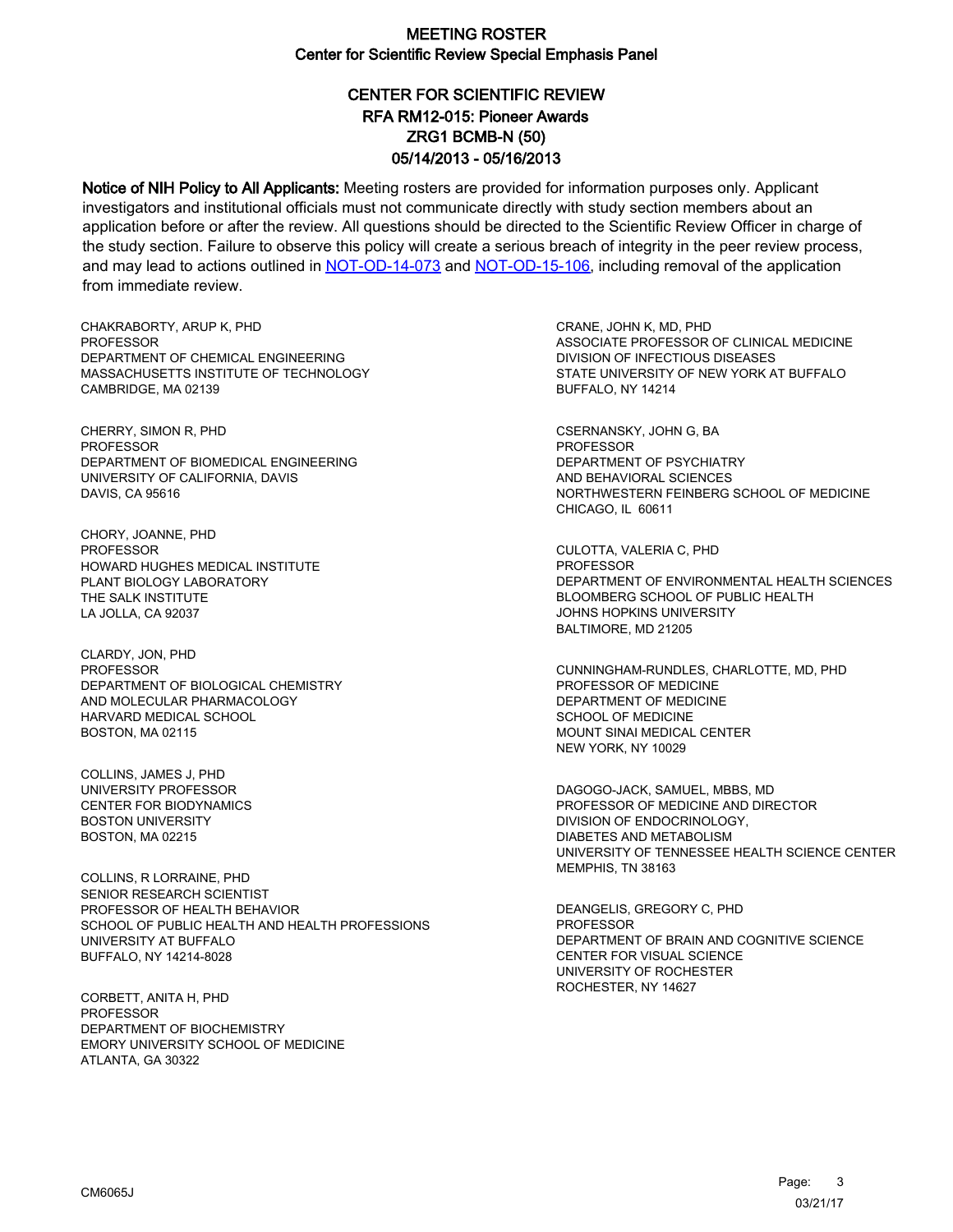# CENTER FOR SCIENTIFIC REVIEW ZRG1 BCMB-N (50) 05/14/2013 - 05/16/2013 RFA RM12-015: Pioneer Awards

Notice of NIH Policy to All Applicants: Meeting rosters are provided for information purposes only. Applicant investigators and institutional officials must not communicate directly with study section members about an application before or after the review. All questions should be directed to the Scientific Review Officer in charge of the study section. Failure to observe this policy will create a serious breach of integrity in the peer review process, and may lead to actions outlined in [NOT-OD-14-073](https://grants.nih.gov/grants/guide/notice-files/NOT-OD-14-073.html) and [NOT-OD-15-106,](https://grants.nih.gov/grants/guide/notice-files/NOT-OD-15-106.html) including removal of the application from immediate review.

DISCHER, DENNIS E, PHD **PROFESSOR** DEPARTMENTS OF CHEMICAL AND BIOMOLECULAR ENGINEERING, CELL AND MOLECULAR BIOLOGY UNIVERSITY OF PENNSYLVANIA PHILADELPHIA, PA 19104

DOBKIN, BRUCE H, MD PROFESSOR DEPARTMENT OF NEUROLOGY REED NEUROLOGIC RESEARCH CENTER SCHOOL OF MEDICINE UNIVERSITY OF CALIFORNIA, LOS ANGELES LOS ANGELES, CA 90095

DUTCHER, SUSAN K, PHD **PROFESSOR** DEPARTMENT OF GENETICS WASHINGTON UNIVERSITY ST. LOUIS, MO 63110

DWEIK, RAED A, MD, MBBS PROFESSOR DIRECTOR, PULMONARY VASCULAR PROGRAM PULMONARY, ALLERGY AND CRITICAL CARE MEDICINE THE CLEVELAND CLINIC FOUNDATION CLEVELAND, OH 44195

ESCALANTE, JORGE C, PHD IRA BALDWIN PROFESSOR DEPARTMENT OF MICROBIOLOGY UNIVERSITY OF GEORGIA ATHENS, GA 30602

FINBERG, ROBERT WILLIAM, MD PROFESSOR DEPARTMENT OF MEDICINE UNIVERSITY OF MASSACHUSETTS MEDICAL SCHOOL WORCESTER, MA 01605

FLANDERS, MARTHA, PHD PROFESSOR DEPARTMENT OF NEUROSCIENCE UNIVERSITY OF MINNESOTA MINNEAPOLIS, MN 55455

FODOR, STEPHEN P A, PHD FOUNDER AND CHAIRMAN AFFYMETRIX SANTA CLARA, CA 95051

GLOVER, GARY H, PHD PROFESSOR DEPARTMENT OF RADIOLOGY STANFORD UNIVERSITY STANFORD, CA 94305

GRIENDLING, KATHY K, PHD PROFESSOR DEPARTMENT OF MEDICINE DIVISION OF CARDIOLOGY EMORY UNIVERSITY ATLANTA, GA 30322

GRIFFEN, ANN L, DDS **PROFESSOR** DEPARTMENT OF PEDIATRIC DENTISTRY COLLEGE OF DENTISTRY OHIO STATE UNIVERSITY COLUMBUS, OH 43218

GROVE, ELIZABETH ANN, PHD ASSOCIATE PROFESSOR DEPARTMENTS OF NEUROBIOLOGY, PHARMACOLOGY, AND PHYSIOLOGY UNIVERSITY OF CHICAGO CHICAGO, IL 60637

HART, ANNE CHURCH, PHD ASSOCIATE PROFESSOR DEPARTMENT OF NEUROSCIENCE BROWN UNIVERSITY PROVIDENCE, RI 02912

HIMMELFARB, JONATHAN, MD PROFESSOR DEPARTMENT OF MEDICINE DIVISION OF NEPHROLOGY UNIVERSITY OF WASHINGTON SEATTLE, WA 98104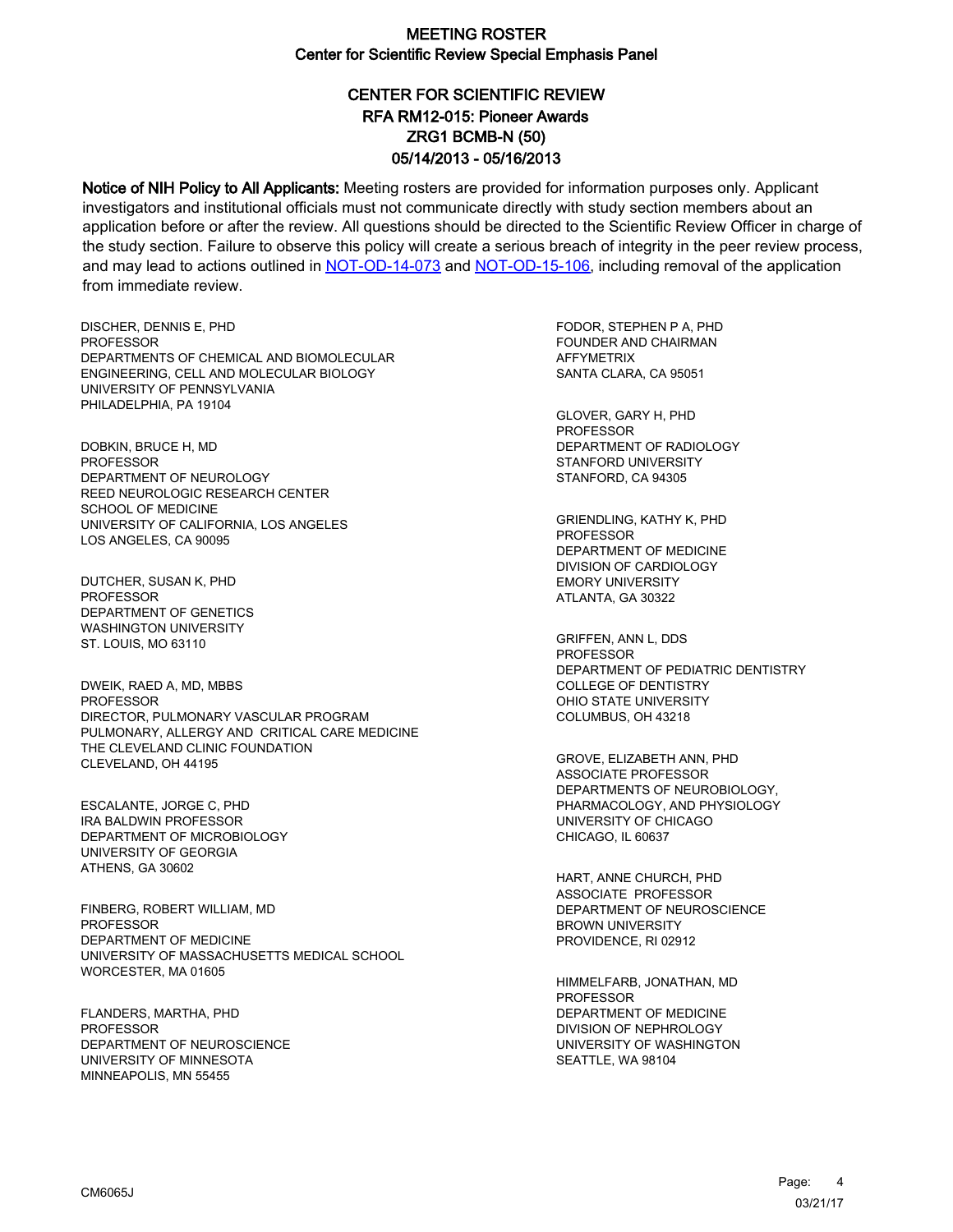# CENTER FOR SCIENTIFIC REVIEW ZRG1 BCMB-N (50) 05/14/2013 - 05/16/2013 RFA RM12-015: Pioneer Awards

Notice of NIH Policy to All Applicants: Meeting rosters are provided for information purposes only. Applicant investigators and institutional officials must not communicate directly with study section members about an application before or after the review. All questions should be directed to the Scientific Review Officer in charge of the study section. Failure to observe this policy will create a serious breach of integrity in the peer review process, and may lead to actions outlined in [NOT-OD-14-073](https://grants.nih.gov/grants/guide/notice-files/NOT-OD-14-073.html) and [NOT-OD-15-106,](https://grants.nih.gov/grants/guide/notice-files/NOT-OD-15-106.html) including removal of the application from immediate review.

HOWARD, MATTHEW A III, MD PROFESSOR AND HEAD DEPARTMENT OF NEUROSURGERY UNIVERSITY OF IOWA SCHOOL OF MEDICINE IOWA CITY, IA 52242

HU, JENNIFER J, PHD PROFESSOR, DEPARTMENT OF EPIDEMIOLOGY AND PUBLIC HEALTH ASSOCIATE DIRECTOR, DIVISION OF CANCER PREVENTION AND CONTROL SYLVESTER COMPREHENSIVE CANCER CENTER UNIVERSITY OF MIAMI MILLIER SCHOOL OF MEDICINE MIAMI, FL 33136

HUANG, HUA, MD, PHD **PROFESSOR** DEPARTMENT OF MEDICINE NATIONAL JEWISH MEDICAL CENTER DENVER, CO 80206

INNES, ROGER W, PHD PROFESSOR AND CHAIR DEPARTMENT OF BIOLOGY INDIANA UNIVERSITY BLOOMINGTON, IN 47405

JACOBS, KIMBERLE MAE, PHD ASSOCIATE PROFESSOR DEPARTMENT OF ANATOMY AND NEUROBIOLOGY VIRGINIA COMMONWEALTH UNIVERSITY RICHMOND, VA 23298-0709

JOHNSON, JANE E, PHD **PROFESSOR** DEPARTMENT OF NEUROSCIENCE UNIVERSITY OF TEXAS SOUTHWESTERN DALLAS, TX 75390

KAMM, ROGER D, PHD **PROFESSOR** DEPARTMENT OF MECHANICAL AND BIOLOGICAL ENGINEERING MASSACHUSETTS INSTITUTE OF TECHNOLOGY CAMBRIDGE, MA 02139

KENNEDY, MARY B, PHD PROFESSOR DIVISION OF BIOLOGY CALIFORNIA INSTITUTE OF TECHNOLOGY PASADENA, CA 91125

KINNAMON, SUE, PHD PROFESSOR DEPARTMENT OF OTOLARYNGOLOGY SCHOOL OF MEDICINE UNIVERSITY OF COLORADO DENVER AURORA, CO 80045

KOIDE, SHOHEI, PHD ASSOCIATE PROFESSOR DEPARTMENT OF BIOCHEMISTRY AND MOLECULAR BIOLOGY THE UNIVERSITY OF CHICAGO CHICAGO, IL 60637

LANGFORD, GEORGE M, PHD DEAN COLLEGE OF NATURAL SCIENCES AND MATHEMATICS UNIVERSITY OF MASSACHUSETTS AMHERST, MA 01003

LEE, CHENG C, PHD ASSOCIATE PROFESSOR DEPARTMENT OF BIOCHEMISTRY AND MOLECULAR BIOLOGY UNIVERSITY OF TEXAS-HOUSTON MEDICAL SCHOOL HOUSTON, TX 77225

LEE, KEVIN SCOTT, PHD PROFESSOR AND CHAIR DEPARTMENT OF NEUROSCIENCE UNIVERSITY OF VIRGINIA CHARLOTTESVILLE, VA 22908

LEWIS, DOROTHY E, PHD PROFESSOR DIVISION OF INFECTIOUS DISEASES DEPARTMENT OF INTERNAL MEDICINE UNIVERSITY OF TEXAS HEALTH SCIENCE CENTER HOUSTON, TX 77030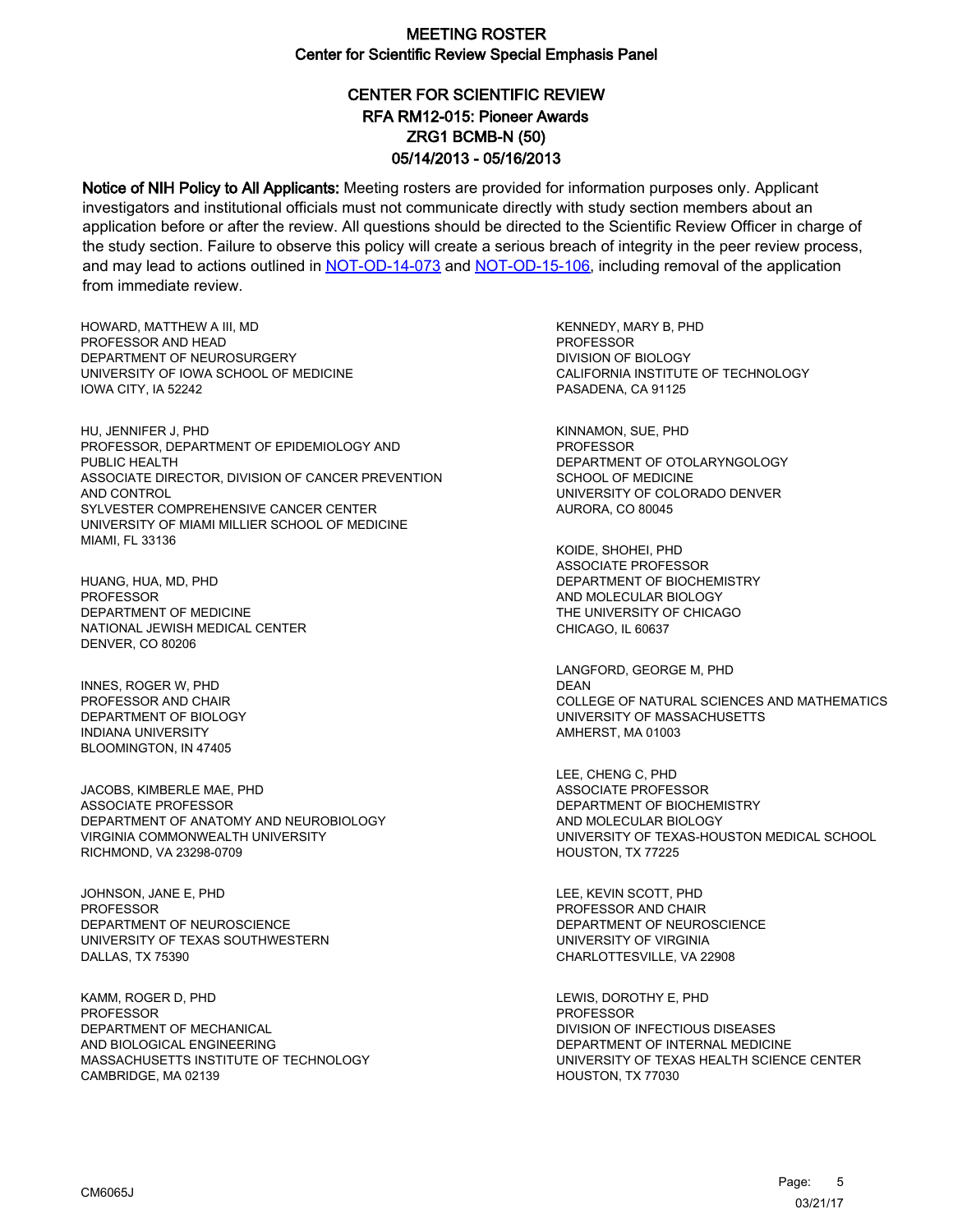# CENTER FOR SCIENTIFIC REVIEW ZRG1 BCMB-N (50) 05/14/2013 - 05/16/2013 RFA RM12-015: Pioneer Awards

Notice of NIH Policy to All Applicants: Meeting rosters are provided for information purposes only. Applicant investigators and institutional officials must not communicate directly with study section members about an application before or after the review. All questions should be directed to the Scientific Review Officer in charge of the study section. Failure to observe this policy will create a serious breach of integrity in the peer review process, and may lead to actions outlined in [NOT-OD-14-073](https://grants.nih.gov/grants/guide/notice-files/NOT-OD-14-073.html) and [NOT-OD-15-106,](https://grants.nih.gov/grants/guide/notice-files/NOT-OD-15-106.html) including removal of the application from immediate review.

LICHTARGE, OLIVIER, MD, PHD **PROFESSOR** DEPARTMENT OF MOLECULAR AND HUMAN GENETICS BAYLOR COLLEGE OF MEDICINE HOUSTON, TX 77030

LIECHTY, EDWARD A, MD PROFESSOR DEPARTMENT OF PEDIATRICS INDIANA UNIVERSITY SCHOOL OF MEDICINE INDIANAPOLIS, IN 46202-5210

LIMBACH, PATRICK A, PHD **PROFESSOR** DEPARTMENT OF CHEMISTRY UNIVERSITY OF CINCINNATI CINCINNATI, OH 45221

LITTLETON, JOHN M, PHD PROFESSOR DEPARTMENT OF PHARMACOLOGY UNIVERSITY OF KENTUCKY LEXINGTON, KY 40546

MACLEISH, PETER R, PHD PROFESSOR DEPARTMENT OF NEUROBIOLOGY AND ANATOMY DIRECTOR, NEUROSCIENCE INSTITUTE MOREHOUSE SCHOOL OF MEDICINE ATLANTA, GA 30310

MALIK, ASRAR B, PHD DISTINGUISHED PROFESSOR AND HEAD DEPARTMENT OF PHARMACOLOGY COLLEGE OF MEDICINE UNIVERSITY OF ILLINOIS CHICAGO, IL 60612

MCKNIGHT, STEVEN L, PHD **PROFESSOR** DEPARTMENT OF BIOCHEMISTRY UNIVERSITY OF TEXAS SOUTHWESTERN MEDICAL CENTER DALLAS, TX 75390

MITCHELL, GORDON S, PHD PROFESSOR AND CHAIR DEPARTMENT OF COMPARATIVE BIOSCIENCE SCHOOL OF VETERINARY MEDICINE UNIVERSITY OF WISCONSIN-MADISON MADISON, WI 53706

MONTGOMERY, ROBERT R JR, MD PROFESSOR AND VICE CHAIR FOR RESEARCH BLOOD RESEARCH INSTITUTE DEPARTMENT OF PEDIATRICS MEDICAL COLLEGE OF WISCONSIN MILWAUKEE, WI 53226

MOROZOV, ALEXANDRE V, PHD ASSOCIATE PROFESSOR DEPARTMENT OF PHYSICS AND ASTRONOMY RUTGERS UNIVERSITY PISCATAWAY, NJ 08854-8019

MUNN, DAVID H, MD PROFESSOR, PEDIATRIC HEMATOLOGY-ONCOLOGY CO-DIRECTOR, MCG IMMUNOTHERAPY DISCOVERY **INSTITUTE** PROGRAM LEADER, CANCER IMMUNOTHERAPY MEDICAL COLLEGE OF GEORGIA AUGUSTA, GA 30912

NAKAGAWA, MAYUMI, PHD, MD ASSOCIATE PROFESSOR DEPARTMENT OF PATHOLOGY UNIVERSITY OF ARKANSAS FOR MEDICAL SCIENCES LITTLE ROCK, AR 72205

NAVARRO, JAVIER V, PHD PROFESSOR DEPARTMENT OF PHYSIOLOGY AND BIOPHYSICS THE UNIVERSITY OF TEXAS MEDICAL BRANCH GALVESTON, TX 77555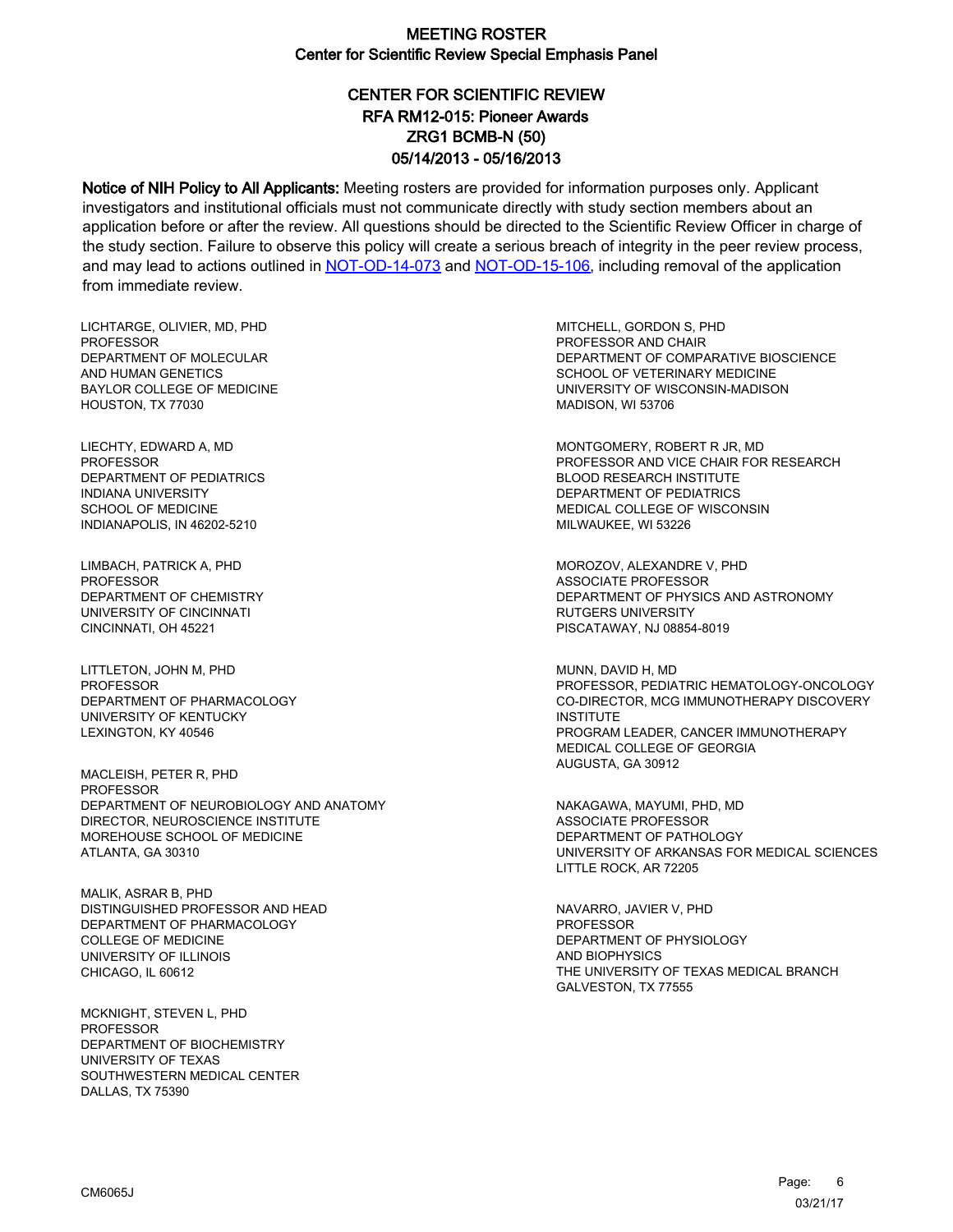# CENTER FOR SCIENTIFIC REVIEW ZRG1 BCMB-N (50) 05/14/2013 - 05/16/2013 RFA RM12-015: Pioneer Awards

Notice of NIH Policy to All Applicants: Meeting rosters are provided for information purposes only. Applicant investigators and institutional officials must not communicate directly with study section members about an application before or after the review. All questions should be directed to the Scientific Review Officer in charge of the study section. Failure to observe this policy will create a serious breach of integrity in the peer review process, and may lead to actions outlined in [NOT-OD-14-073](https://grants.nih.gov/grants/guide/notice-files/NOT-OD-14-073.html) and [NOT-OD-15-106,](https://grants.nih.gov/grants/guide/notice-files/NOT-OD-15-106.html) including removal of the application from immediate review.

OLIVER, JANET M, PHD PROFESSOR AND DIRECTOR DEPARTMENT OF PATHOLOGY ASSOCIATE DIRECTOR FOR RESEARCH CANCER RESEARCH AND TREATMENT CENTER UNIVERSITY OF NEW MEXICO SCHOOL OF MEDICINE ALBUQUERQUE, NM 87131-0001

PENNER, REINHOLD, PHD DIRECTOR OF RESEARCH AND PROFESSOR CENTER FOR BIOMEDICAL RESEARCH THE QUEEN'S MEDICAL CENTER UNIVERSITY OF HAWAII HONOLULU, HI 96813

POIRIER, MICHAEL GUY, PHD ASSISTANT PROFESSOR DEPARTMENT OF PHYSICS OHIO STATE UNIVERSITY COLUMBUS, OH 43210

RICHARDS, VIRGINIA M, PHD **PROFESSOR** DEPARTMENT OF COGNITIVE SCIENCES UNIVERSITY OF CALIFORNIA IRVINE, CA 92697

ROSEN, BRUCE R, MD, PHD PROFESSOR AND DIRECTOR DEPARTMENT OF RADIOLOGY MARTINOS CENTER FOR BIOMEDICAL IMAGING MASSACHUSETTS GENERAL HOSPITAL CHARLESTOWN, MA 02129

SAMUDRALA, RAM, PHD ASSISTANT PROFESSOR DEPARTMENT OF MICROBIOLOGY UNIVERSITY OF WASHINGTON SEATTLE, WA 98195-7242

SCHUPBACH, GERTRUD M, PHD PROFESSOR DEPARMENT OF MOLECULAR BIOLOGY PRINCETON UNIVERSITY PRINCETON, NJ 08540

SEMLER, BERT L, PHD PROFESSOR AND CHAIR DEPARTMENT OF MICROBIOLOGY AND MOLECULAR GENETICS SCHOOL OF MEDICINE UNIVERSITY OF CALIFORNIA, IRVINE IRVINE, CA 92697

SMYTH, JOSHUA M, PHD PROFESSOR DEPARTMENT OF BIOBEHAVIORAL HEALTH PENNSYLVANIA STATE UNIVERSITY UNIVERSITY PARK, PA 16802

STRAIN, ERIC C, MD **PROFESSOR** DEPARTMENT OF PSYCHIATRY AND BEHAVIORAL SCIENCES JOHNS HOPKINS UNIVERSITY SCHOOL OF MEDICINE BALTIMORE, MD 21224

STULTZ, COLLIN M, MD, PHD W.M. KECK ASSOCIATE PROFESSOR DEPARTMENT OF ELECTRICAL ENGINEERING AND COMPUTER SCIENCE DIVISION OF HEALTH SCIENCES AND TECHNOLOGY MASSACHUSETTS INSTITUTE OF TECHNOLOGY CAMBRIDGE, MA 02139

VAN DER DONK, WILLEM A, PHD **PROFESSOR** DEPARTMENT OF CHEMISTRY UNIVERSITY OF ILLINOIS AT URBANA-CHAMPAIGN URBANA, IL 61801

VOCKLEY, GERARD, PHD PROFESSOR AND CHAIR DEPARTMENT OF PEDIATRICS UNIVERSITY OF PITTSBURGH MEDICAL CENTER PITTSBURGH, PA 15213